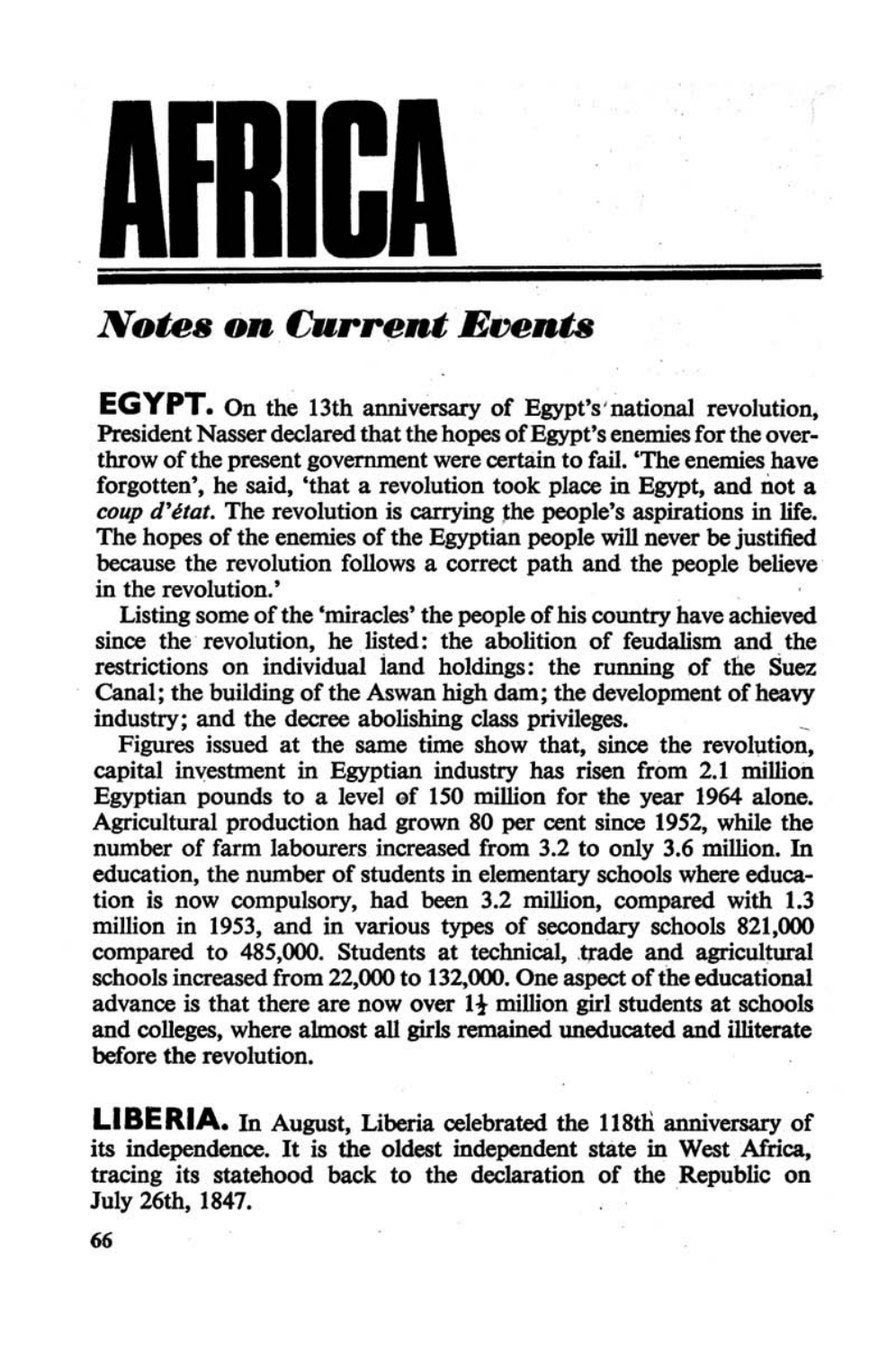MOZAMBIQUE. September 25th marked the first anniversary of the people's proclamation of general armed insurrection against Portuguese colonialist rule in Mozambique. Reviewing the year's campaigns, 'Mozambican Revolution', organ of the Liberation Front (Frelimo), says that 'the Portuguese colonialists have lost control of a great part of the zones of Cabo, Delgado, Nyasa, Zambesi and some regions of Tete.' It says that the freedom fighters who enjoy real support amongst the people, are advan cing from strength to strength.

Portuguese war communiques report frequent military clashes with patriotic forces, especially in the area near the Tanzanian border, and along the shores of Lake Nyasa. Frelimo communiques claim many successful ambushes of Portuguese troops, and at least onc Portuguese military plane shot down.

South African financial penetration into Mozambique is proceeding rapidly at the same time as South African. Portuguese, Rhodesian military alliances are taking shape. A major South African mining and finance corporation, General Mining and Finance Corporation, is to establish the Bank. of South Africa and Lisbon Ltd. in South Africa, in partnership with three Portuguese banks, Bank of Angola, Nacional Ultramarino and Portugues do Atlantico which will be large share-. holders. The bank, it is said, will help finance transactions tending toward the creation of a common market of the three southern African bastions of reaction. Johannesburg's Anglo-American Corporation is joining Portuguese interests in prospecting for diamonds between parallels 22 and 24 south, and the state sponsored South African Industrial Development Corporation is to invest almost  $£2\frac{1}{2}$  million in the new sugar mill being buiit at Manhica in Mozambique.

ANGOLA. The freedom fighters continue to harry the Portuguese in Angola, as continual military communiques issued by the Portuguese military authorities show, Many clashes have been reported. and the areas of Za1a Roca, Novo Mundo and the Vamba River valley remain in freedom fighters' hands despite strong Portuguese attacks.

Popular resistance to Portuguese colonialism persists despite the terror and persecution, The Military Court of Luanda recently sentenced seventeen people to. imprisonment for 'subversive activities', meaning· opposition to Salazar policies. The authorities in Luanda and other towns have seized 10,000 publicatiops described by them as 'pornographic, subversive and anti-Portuguese'.

The Portuguese government has made a new allocation of just

67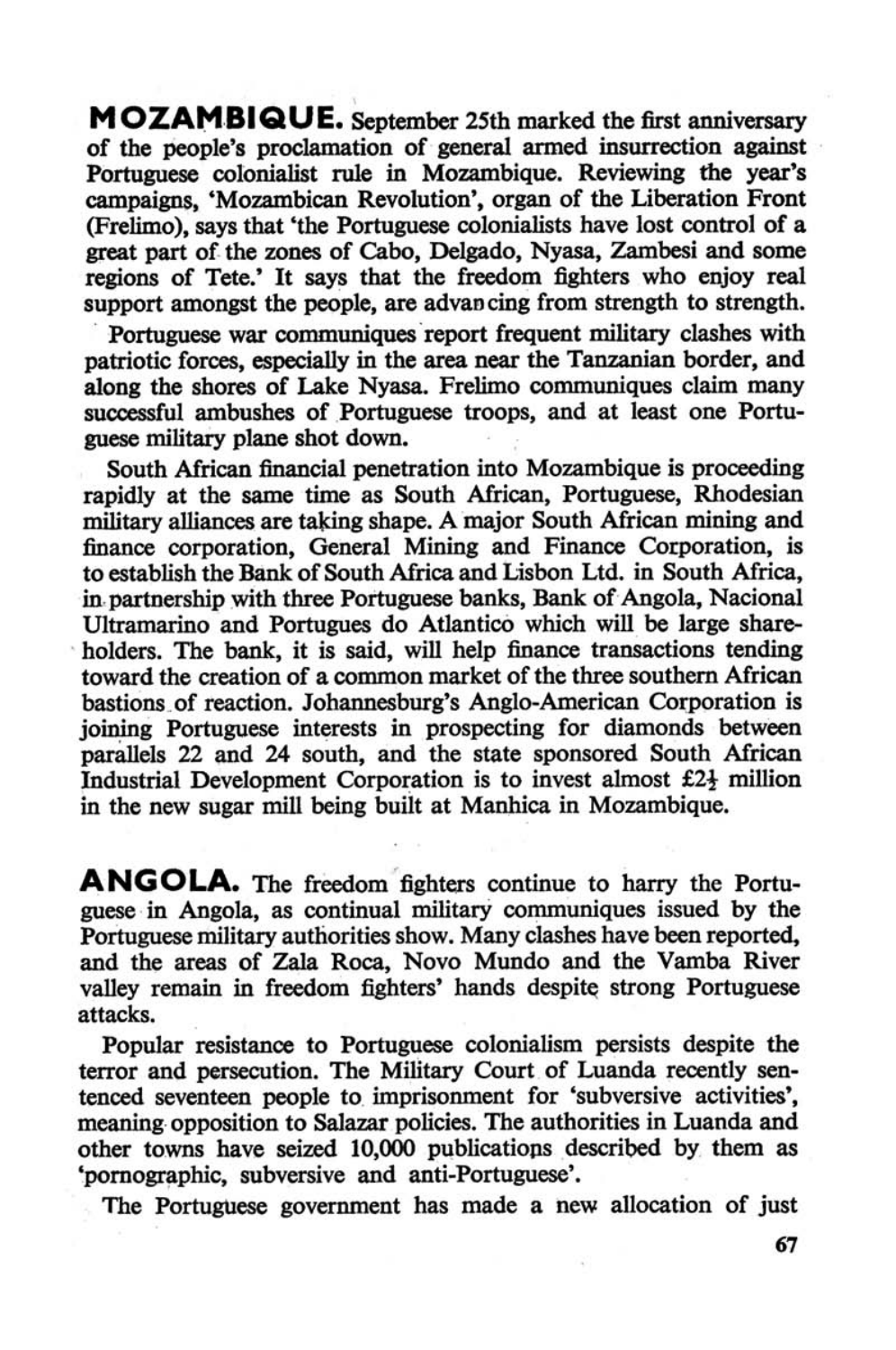Shortly after this statement appeared in Algeria, there was a wave of arrests of prominent people who had fought in the Algerian revolu· tion, including the Algiers bureau of the F.L,N, itself, and the veteran Communist leader Hadj Ali. Almost all those so summarily arrested were released shortly afterwards, without any public explanation. There is still no information concerning the whereabouts of the former President, Ben Bella.

under  $£7$  million to its armed forces in Angola. As part of its military entrenchment, it has ordered the construction of 1,250 miles of militarystrategic roads in the colony by 1966, at an estimated cost of over £11 million.

**ALGERIA.** One of the few documents to have successfully passed through the press censorship and news blackout which surrounds Algeria since the deposition of Mr. Ben Bella, is a call which has been circulated in Algeria by the underground Organization of People's Resistance (O.R.P.). It is signed by Hocine zahouane, who was a member of the political bureau of the National Liberation Front until the coup of June 19th. Addressed to the people and workers of Algeria, the call demands the restoration of legality and determined struggle for the implementation of the Revolutionary Charter of Algiers,

When this has been done—between the date of meeting and October 21st—the three governments of Niger, Ivory Coast and Upper Volta '... undertake to maintain fraternal relations with the Government of

## 68

**GHANA.** At the fifth ordinary session of the Council of Ministers of the a,A.V. (Organization of African Unity), meeting at Accra in October, Mr. Kojo Betsio of the Ghana state planning commission was elected chairman. Twenty-seven delegations were present. Business was conducted in closed session.

At the same time, a statement was issued in Ghana concerning President Nkrumah's meeting with three other African heads of state, the Presidents of Ivory Coast, Upper Volta and Niger, which had taken place in Mali under the chairmanship of Mali's President Modibo Keita, The statement said that agreement had been reached between the heads of state on the question of families of political refugees who had once been resident in Ghana. Where such refugees had been deported from territories in accordance with the resolution of the Lagos meeting of O.A.U. a year before, it was now agreed that families should also be deported. The Ghana government would seek the assistance of the embassies of the other states in finding these families, and deporting them.